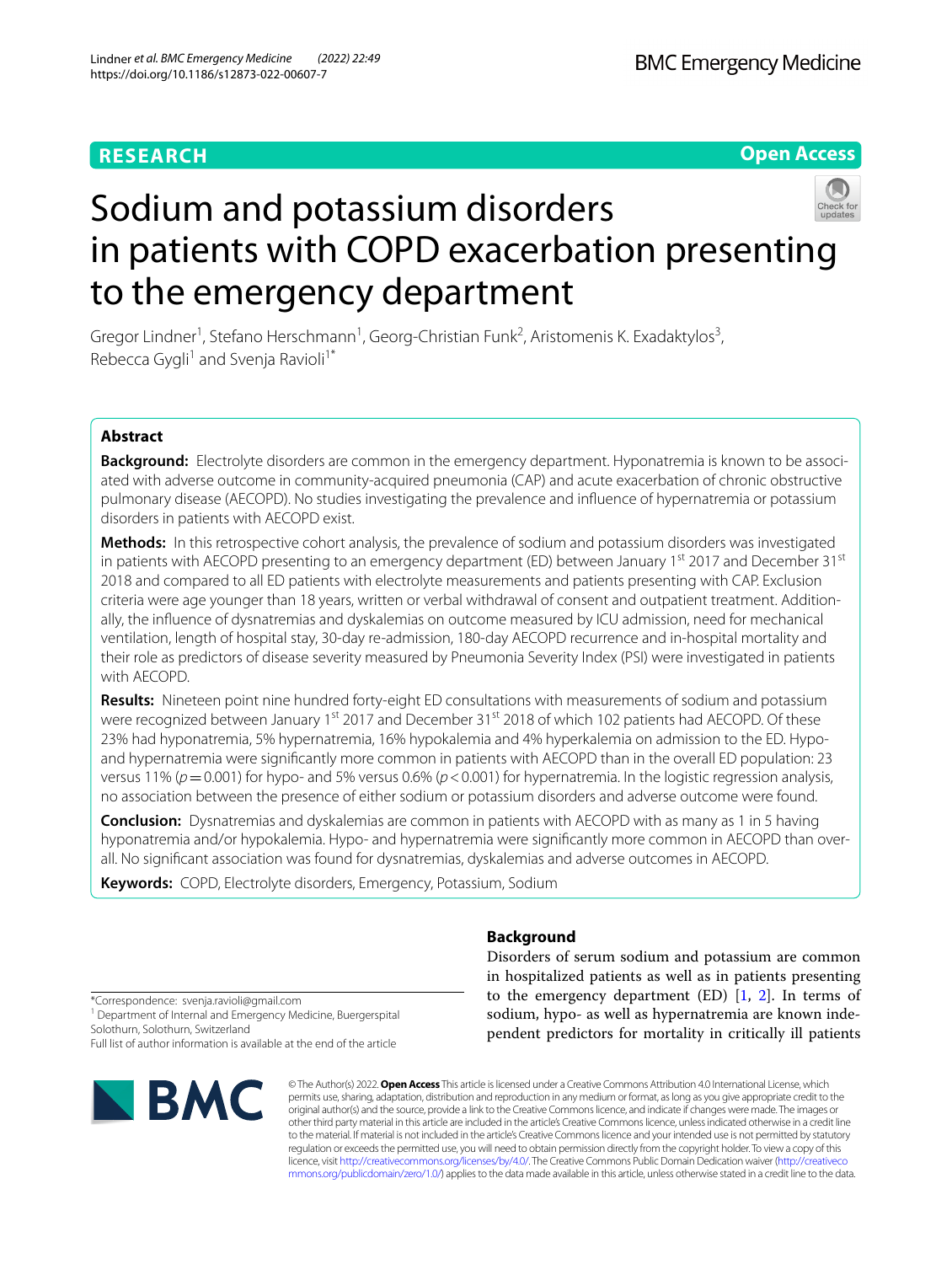[[3,](#page-5-1) [4\]](#page-5-2). For a long time, sodium disorders were considered markers of the severity of an underlying disease, but evidence is growing that they themselves have deleterious effects on physiologic functions  $[5-8]$  $[5-8]$ .

Dyskalemias are also commonly encountered in the ED as well as in hospitalized patients  $[1, 9-11]$  $[1, 9-11]$  $[1, 9-11]$  $[1, 9-11]$ . It was recently stated that the risks of hypokalemia were probably underestimated and that they are comparable to or even larger than those of hyperkalemia [\[12](#page-5-7)].

Chronic obstructive pulmonary disease (COPD) is a chronic airway disease afecting approximately 5% of the population causing signifcant morbidity and mortality [[13,](#page-5-8) [14\]](#page-5-9). During recent years, evidence grew that electrolyte disorders, especially hyponatremia might have an impact on the course and prognosis of pneumonia [[15–](#page-5-10)[19](#page-5-11)].

Unlike pneumonia, there is a lack of studies on the association of COPD with disorders of serum sodium and potassium, although the theoretical basis for it is broad:

Hypokalemia may be a complication of AECOPD due to decreased nutritional intake in acute illness or increased renal loss, especially in case of concomitant decompensated heart failure [\[12\]](#page-5-7). Additionally, it is reported, that infections to the lung, such as pneumonia, might lead to syndrome of inappropriate antidiuresis (SIAD) and thus hyponatremia [[20\]](#page-5-12). Hypernatremia is always associated with hyperosmolality and thus, increased sense of thirst. It usually only develops in patients who either have a disturbed thirst sensation, no access to free water or are unable for to drink autonomously [\[21](#page-5-13), [22](#page-5-14)]. Reduced general state of health in acute illness such as severe pneumonia or severe exacerbation of COPD might lead to impairment of thirst sensation for example due to fever, confusion or infammation. Furthermore, patients might sufer from weakness or even immobility limiting their free access to water even with intact thirst sensation. Both conditions might increase the risk for hypernatremia in these patients.

Knowledge of the prevalence and relevance of dysnatremias and dyskalemias in patients with AECOPD could help to create awareness and new strategies to further infuence outcome of patients with COPD in a favorable way.

In the present study, we aimed to investigate the prevalence and infuence on outcome of hypo-/hypernatremia and hypo-/hyperkalemia in patients presenting to the ED with a diagnosis of AECOPD.

## **Materials and methods**

#### **Study design, aim and patient selection**

In this retrospective cohort analysis, all patients admitted to the Department of Emergency Medicine of the Buergerspital Solothurn between January 1st 2017 until December 31st 2018 with measurements of serum sodium or serum potassium on admission were eligible for analysis. The Department of Emergency Medicine is a large interdisciplinary ED with approximately 35.000 annual consultations. Exclusion criteria were age younger than 18 years, written or verbal withdrawal of consent and outpatient treatment. Hyponatremia was defned as serum sodium < 135 mmol/l, hypernatremia as serum sodium > 145 mmol/l, hypokalemia as serum potassium < 3.5 mmol/l and hyperkalemia as serum potassium > 5.0 mmol/l on admission.

The aim of the study was to investigate the prevalence of dysnatremias and dyskalemias in patients with AECOPD in comparison to the overall ED population and patients with CAP. Data on electrolyte disorders in patients presenting to the ED with CAP had been investigated in the same patient collective and were recently published by our group  $[19]$  $[19]$  $[19]$ . Therefore, patients with CAP were chosen as a control group for this study on AECOPD. ICU admission, need for mechanical ventilation, length of hospital stay, 30-day re-admission, 180-day AECOPD recurrence and in-hospital mortality were assessed in patients with AECOPD in order to investigate the infuence of sodium and potassium disorders on patient outcome. Finally, the role of dysnatremias and dyskalemias as predictors of disease severity was evaluated by assessing Pneumonia Severity Index (PSI) in patients with AECOPD.

#### **Data collection**

Patients' charts were screened for a diagnosis of COPD and AECOPD was classifed on basis of clinical criteria as follows: acute or subacute worsening of dyspnea ( $\geq$  5 on a visual analogue scale that ranges from 0 to 10) sometimes but not necessarily accompanied by increased cough, sputum volume and/or sputum purulence [[23\]](#page-5-15). Of all patients with AECOPD, who were hospitalized, we gathered data concerning age, sex, FEV1, GOLD stage [[24](#page-5-16)], Pneumonia-Severity-Index (PSI) on admission, on-admission medication, clinical data including vital signs), serum sodium and potassium on admission, serum osmolality, urine chemistry, IMC or ICU admission, need for mechanical ventilation, length of hospital stay, 30-day re-admission, 180 day AECOPD recurrence and in-hospital mortality. Chart reviews were performed by the same persons (GL, SH, RG, SR). In order to compare prevalence rates of disorders of serum sodium and potassium in patients with AECOPD to patients with community-acquired pneumonia, data were compared to a patient collective of a previously published study [[19\]](#page-5-11).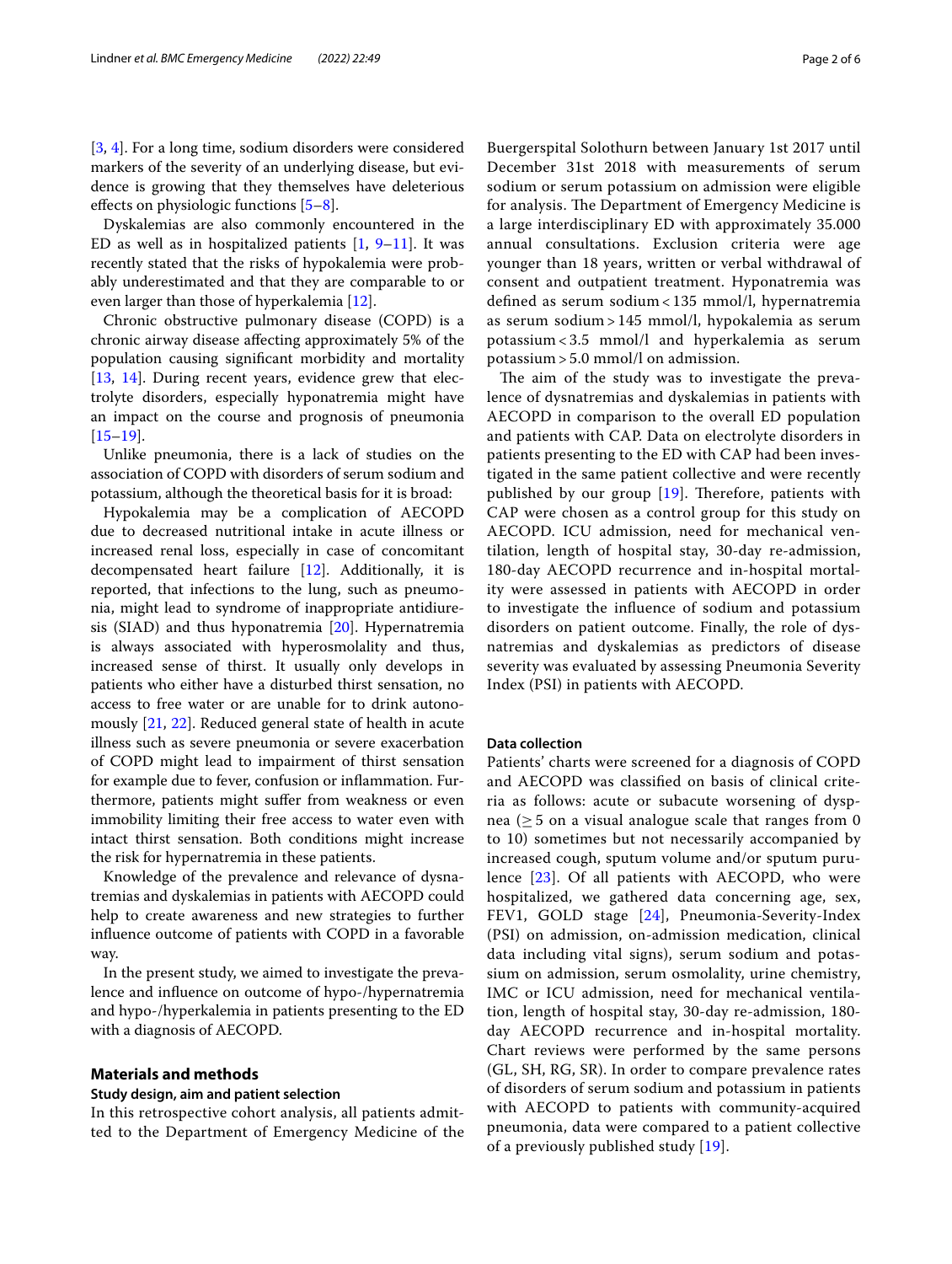#### **Statistical analysis**

Statistical analysis was performed according to a previously published study on electrolyte disorders in patients presenting to the ED with CAP from the same database [[19\]](#page-5-11). After completion of data collection, outliers (>95%) confdence interval) were reconfrmed or corrected. Data were exported to a statistical software package (SPSS for Windows, version 23; SPSS Inc; Chicago, IL) for analysis. Continuous data are presented as median and interquartile ranges or as mean and standard deviation  $(\pm SD)$ . Distribution of continuous variables were assessed using normal plots and logarithm transformation when appropriate. Categorical data are presented as absolute counts and percent. Between-group comparisons of continuous variables were performed using one-way ANOVA and the Bonferroni test for post-hoc comparisons. Categorical variables were compared using the χ2 test or Fisher's exact test. Logistic regression was used to explore the association of categories of serum sodium and potassium with length of stay, death, ICU referral, need for mechanical ventilation, 30-day readmission and 180-day AECOPD recurrence. In order to adjust for confounders, multivariable regression analysis was used by entering a set of predefned covariates (i.e. other present electrolyte disorders of sodium and potassium) in the model. A two-sided *p*-value<0.05 was considered statistically significant.

## **Ethical considerations**

The study was approved by the local ethics committee, the Ethikkommission Nordwest- und Zentralschweiz and need for individual informed consent was waived by the committee due to the retrospective design ([www.eknz.ch](http://www.eknz.ch); project-ID: 2020-02,434). There was no patient or public involvement in the design, conduct, reporting or dissemination of this research. There was no funding for this study.

# **Results**

During the study period from January  $1<sup>st</sup>$  2017 to December 31st 2018, 64.713 ED consultations (2017: 31.311, 2018: 33.402) were reported. Measurements of serum sodium and potassium were available for a total of 19.948 consultations. Mean age of patients was 60 years (SD 21) and 50.5% of patients were women. 41.3% of patients were treated as outpatients. Baseline characteristics of the study population are summarized in Table [1](#page-2-0).

# **Baseline characteristics of patients with AECOPD**

One hundred two patients were identifed with AECOPD on admission to the ED. Mean age of patients with AECOPD was 73 years (SD 20) and 54% were women.

#### <span id="page-2-0"></span>**Table 1** Baseline characteristics of the study population.

|                                                                    | Non-AECOPD AECOPD   |                        | p-value |
|--------------------------------------------------------------------|---------------------|------------------------|---------|
| <b>Number of patients</b>                                          | 19,846              | 102                    | n/a     |
| Age (years)                                                        | 59.62 $(\pm 21)$    | $73 (\pm 10.2)$        | < 0.001 |
| Men                                                                | 9834 (49.6%)        | 47 (46.1%)             | 0.68    |
| Serum Sodium (mmol/l)                                              | 138.31 $(\pm 3.6)$  | 136.60 $(\pm 6.9)$     | 0.34    |
| Serum Potassium (mmol/l)                                           | 3.93 $(\pm 0.4)$    | 3.99 $(\pm 0.55)$      | 0.8     |
| Serum Creatinine (umol/l)                                          | $85.38 (\pm 51.26)$ | $101.57 \ (\pm 56.18)$ | 0.04    |
| LOS (days)                                                         | $3.78 \ (\pm 5.0)$  | 7.68 $(\pm 6.54)$      | < 0.001 |
| <b>Number of patients</b><br>with traumatic injury on<br>admission | 742 (3.7%)          | 0                      | n/a     |
| Death                                                              | 320 (1.6%)          | 12 (12%)               | n/a     |

*AECOPD*acute exacerbation of COPD, *LOS* Length of Stay, *n/a*not applicable

Length of stay was 7 days (SD 5). GOLD stages were known for 71 of 102 patients (70%) and were as follows: 12 patients (17%) had COPD GOLD stage 1, 29 (41%) stage 2, 17 (24%) stage 3 and 13 (18%) stage 4. FEV 1 was available for 56 patients (55%) and median FEV1 was 52% (41 – 64). 9 patients (9%) needed ICU admission for invasive (5%) or non-invasive (4%) ventilation. 180-day AECOPD-recurrence occurred in 23 patients (23%). 12 patients (12%) died during hospitalization.

#### **Electrolyte disorders in patients with AECOPD**

Mean serum sodium in patients with AECOPD was 137 mmol/L (SD 3.6) while mean serum potassium was 4.0 mmol/L (SD 0.5). 23 patients (23%) had hyponatremia on admission to the ED, while 5 (5%) had hypernatremia. Hypokalemia was present in 16 patients (16%) and hyperkalemia in 4 (4%). Compared to patients without AECOPD, hyponatremia was signifcantly more common (23 versus 11%;  $p=0.001$ ) and so was hypernatremia (5% versus 0.6%;  $p < 0.001$ ) in patients presenting to the ED with AECOPD. No signifcant diference could be found in the prevalence of hypokalemia (16 versus 12%;  $p = 0.25$ ) and hyperkalemia (4 versus 2%;  $P = 0.198$ ).

# **Comparison of prevalence rates of sodium and potassium disorders between patients with AECOPD and Community‑acquired pneumonia**

Prevalence rates for hyponatremia (23 versus 28%,  $p=0.33$ ) as well as hypernatremia (5 versus 2%,  $p=0.09$ ) were similar comparing patients with AECOPD to those with Community-acquired pneumonia. Also, no diference was found concerning the prevalence of hypokalemia (16 versus 16%, *p*=0.98) as well as hyperkalemia (4 versus 5%,  $p=0.81$  $p=0.81$ ). Figure 1 gives the prevalence rates of electrolyte disorders as well as diuretic medication for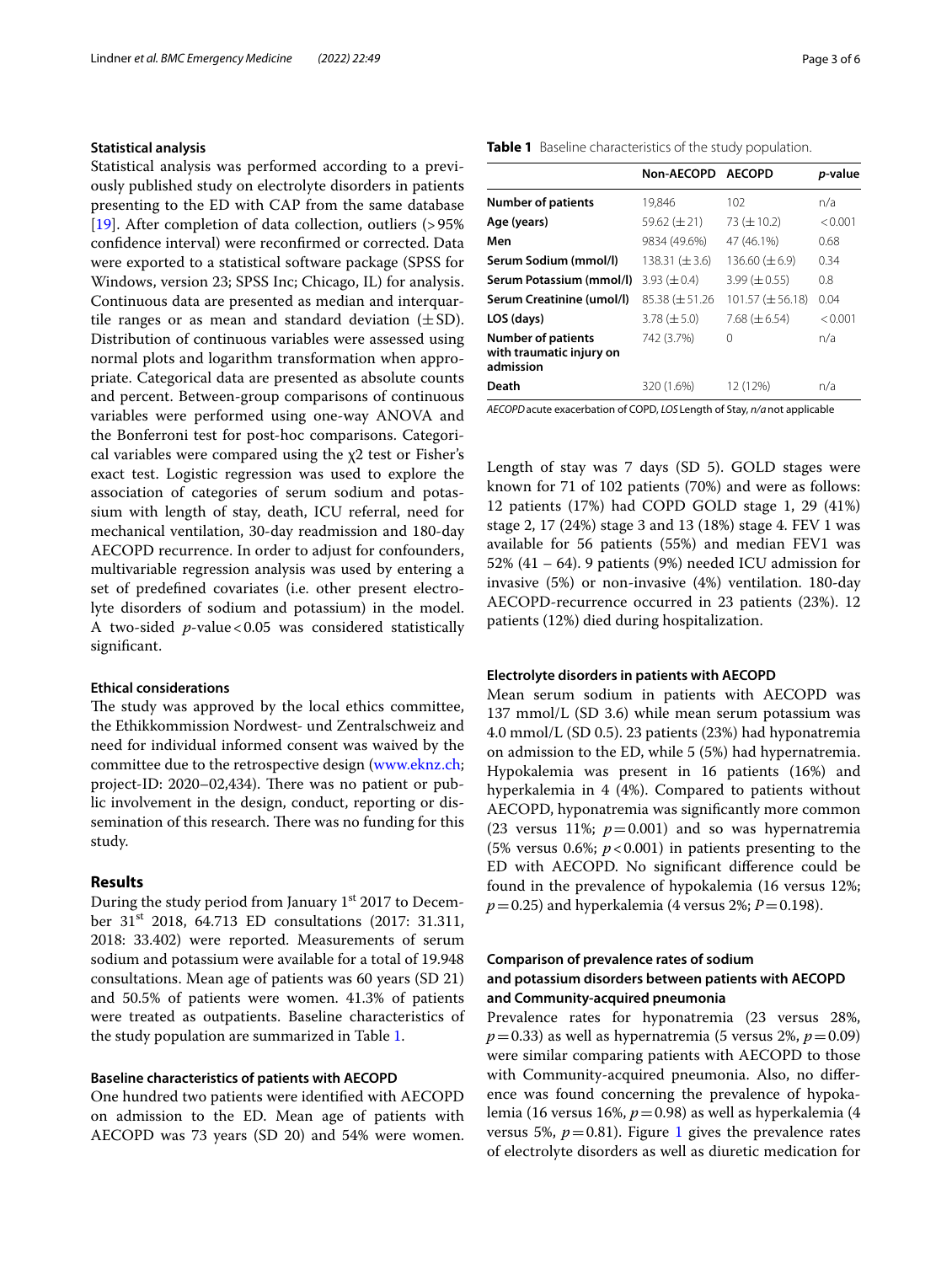

<span id="page-3-0"></span>patients overall, with AECOP as well as with communityacquired pneumonia.

# **Disorders of serum sodium and infuence on outcome of patients with AECOPD**

In the regression analysis, neither disorders of serum sodium nor of serum potassium were associated with need for ICU treatment or invasive or non-invasive mechanical ventilation in patients with AECOPD. Additionally, dysnatremias and dyskalemias were not found to be predictive for 30-day readmission to the hospital. No association was found for sodium or potassium disorders with in-hospital mortality of patients with AECOPD. Detailed results for the regression analysis are given in Table [2.](#page-3-1)

<span id="page-3-1"></span>**Table 2** Results of the regression analysis concerning on-admission disorders of serum sodium and potassium with respect to various outcomes in patients with AECOPD

|                                          | Hyponatremia | Hypernatremia | Hypokalemia | Hyperkalemia |
|------------------------------------------|--------------|---------------|-------------|--------------|
| <b>ICU</b> treatment                     |              |               |             |              |
| Regression coefficient                   | 18.944       | 18.852        | $-0.336$    | 1.273        |
| <b>Standard Error</b>                    | 17,974.834   | 17,974.834    | 1.106       | 1.220        |
| $p$ -value                               | 0.999        | 0.999         | 0.761       | 0.297        |
| <b>Invasive/Non-invasive Ventilation</b> |              |               |             |              |
| Regression coefficient                   | $-18.578$    | $-18.578$     | $-18,469$   | $-18.469$    |
| <b>Standard Error</b>                    | 8380.814     | 17,974.843    | 10,048.243  | 20,096.485   |
| $p$ -value                               | 0.998        | 0.999         | 0.999       | 0.999        |
| 30 day re-admission                      |              |               |             |              |
| Regression coefficient                   | 0.827        | 0.069         | 0.480       | $-19.934$    |
| Standard Error                           | 0.529        | 0.004         | 0.602       | 20,096.485   |
| $p$ -value                               | 0.118        | 0.952         | 0.425       | 0.999        |
| In-hospital mortality                    |              |               |             |              |
| Regression coefficient                   | $-0.374$     | 0.591         | $-0.734$    | 0.875        |
| Standard Error                           | 0.821        | 1.173         | 1.087       | 1.203        |
| $p$ -value                               | 0.649        | 0.615         | 0.499       | 0.467        |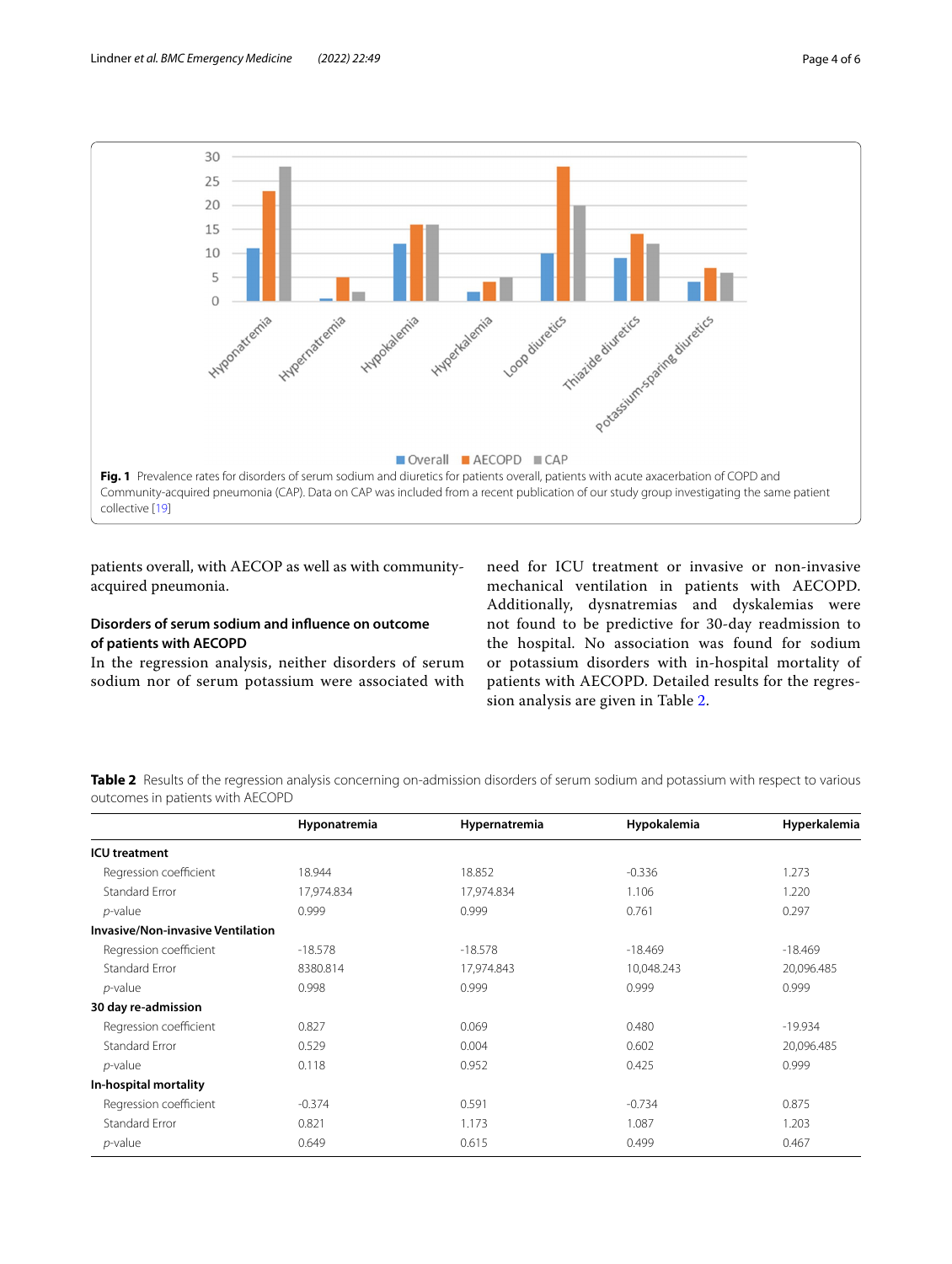# **Discussion**

In the present study, we aimed to investigate the prevalence of disorders of serum sodium and potassium as well as their infuence on outcome in patients with AECOPD admitted to the emergency department. Moreover, we compared the prevalence of electrolyte disorders to the overall ED population and a collective of patients admitted with CAP.

Hyponatremia as well as hypokalemia were common fndings in patients with AECOPD with prevalence rates of 23 and 16%, respectively. The prevalence of hypernatremia was 5% in AECOPD, appearing intriguingly high for non-critically ill patients. Interestingly, the prevalence rates were comparable to patients with Community-acquired pneumonia, which were published previously [[19\]](#page-5-11).

Our fnding, that hyponatremia is quite common in patients with AECOPD, stands in line with previous investigations, however, absolute numbers were relevantly higher in the present study [[25,](#page-5-17) [26](#page-5-18)]. To the best of our knowledge, this was the frst study investigating the prevalence rate of hypernatremia as well as dyskalemias in patients with AECOPD.

The causes for the high prevalence of hyponatremia might be explained by several reasons: On the one hand, several lung diseases are known to be strongly associated with the Syndrome of Inadequate ADH secretion (SIADH) [[20\]](#page-5-12). On the other hand, patients with COPD often suffer from plenty of comorbidities requiring medications such as diuretics, which are closely associated with electrolyte disorders [[2,](#page-5-0) [27\]](#page-5-19). The same hypothesis might be true for the high prevalence of hypokalemia. Only recently, hyponatremia was identifed as an independent predictor of ED revisits of patients sufering from AECOPD [[28\]](#page-5-20).

In the present study, we could not fnd a statistically signifcant association of electrolyte disorders with adverse outcome in terms of need for ICU treatment, invasive or non-invasive ventilation, 30-day readmission rate or in-hospital mortality in patients with AECOPD. However, the case number might potentially be low and the study underpowered to detect so.

The present study is limited by its retrospective design and hence relevant information on the cases that was not assessed on admission could not be retrieved for further investigation. Additionally, the absolute case number of AECOPD might be too low to defnitely exclude an adverse impact of disorders of serum sodium and potassium on the outcome of patients. Because of the high prevalence rates found in the present study, further investigations on this important topic are wanted.

# **Conclusion**

In the present study, we found a high prevalence of hyponatremia as well as hypokalemia in patients with AECOPD with about 1 in 5 patients presenting with one of the electrolyte disorders. Prevalence rates of dysnatremias and dyskalemias were similar to patients with CAP. No association was found for disorders of serum sodium or potassium with adverse outcome in patients with AECOPD.

#### **Abbreviations**

AECOPD: Acute Exacerbation of COPD; CAP: Community-Acquired Pneu‑ monia; COPD: Chronic Obstructive Pulmonary Disease; ED: Emergency Department; FEV1: Forced-Exspiratory Volume 1; ICU: Intensive Care Unit; IMC: Intermediate Care Unit; SIADH: Syndrome of Inappropriate Antidiuresis.

#### **Acknowledgements**

Not applicable.

#### **Authors' contributions**

GL, SH, RG and SR were involved in data collection. GF performed statistical analysis. GL, SH, SR performed the manuscript draft and GL, SH, GF, AE, RG and SR critically revised the manuscript draft. All authors read and approved the final manuscript.

#### **Funding**

There was no funding for this study.

#### **Availability of data and materials**

The datasets generated and analyzed during the current study are not publicly available due to privacy and data safety but are available from the corresponding author on reasonable request.

#### **Declarations**

#### **Ethics approval and consent to participate**

The study was approved by the local ethics committee, the Ethikkommission Nordwest- und Zentralschweiz and need for individual informed consent was waived by the committee due to the retrospective design [\(www.eknz.ch;](http://www.eknz.ch) project-ID: 2020–02434). There was no patient or public involvement in the design, conduct, reporting or dissemination of this research. All methods were carried out in accordance with relevant guidelines and regulations.

#### **Consent for publication**

Not applicable.

## **Competing interests**

Gregor Lindner received honoraria from Bayer, Daiichi-Sankyo, Otsuka as well as travel grants from GSK, Pierre Fabré, Otsuka, Bayer. For the remaining authors none were declared.

#### **Author details**

<sup>1</sup> Department of Internal and Emergency Medicine, Buergerspital Solothurn, Solothurn, Switzerland. <sup>2</sup> Karl-Landsteiner-Institute for Lung Research and Pulmonary Oncology, Wilheminenspital, Vienna, Austria. <sup>3</sup> Department of Emergency Medicine, Inselspital, University of Bern, Bern, Switzerland.

#### Received: 13 December 2021 Accepted: 15 March 2022 Published online: 24 March 2022

#### **References**

<span id="page-4-0"></span>1. Arampatzis S, Funk GC, Leichtle AB, Fiedler GM, Schwarz C, Zimmermann H, Exadaktylos AK, Lindner G. Impact of diuretic therapy-associated electrolyte disorders present on admission to the emergency department: